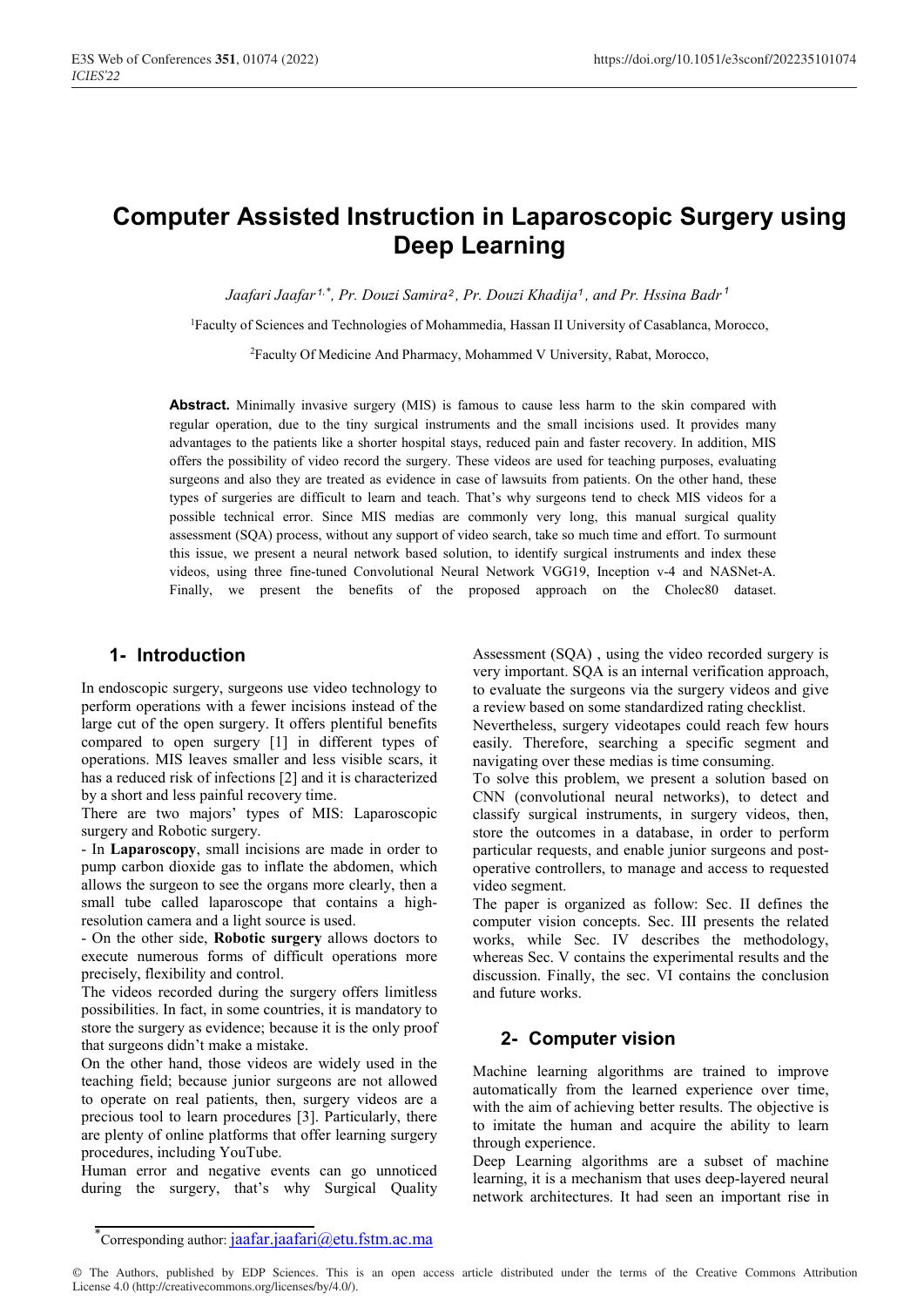the last decade, impelled by the publication of massive datasets and the expansion of machine power, because a deep artificial neural network model needs more time and CPU power compared to other machine learning models.

Computer vision (CV) is the most benefited field from deep learning. The aim of computer vision is to grant machines with humanoid awareness skills, in order to feel the environment, figure out the felled data, take suitable actions and learn from this experience in order to improve future acts.

Convolutional neural networks (CNNs) [4] are a branch of deep neural networks, most frequently used for image recognition and classification. CNNs have several layers of neurones that extract data from pictures to determine their classes. There are constituted of three majors types of layers: Convolutional layer, Pooling Layer, and Fully connected layer.

Convolutional Neural Network (CNN) has made stateof-art results in the field of medicine.

## **3- Related works**

Different approaches have been issued on surgical tool detection. Kranzfelder [5] used radio frequency identification (RFID) tags to track surgical instruments in laparoscopic surgery. Twinanda [6] introduced Endonet which is a deep convolutional neural networks (CNN) for phase recognition and tool presence detection tasks in a multi-task manner on laparoscopic videos. Kletz [7] presented a R-CNN, in order to identify the surgical instrument in a personalized laparoscopic gynecological dataset. Amy. J [8] proposed a tool detection and operative skill assessment in surgical videos using R-CNN network and VGG-16 on M2CAI dataset. Wang [9] associates two SOTA networks namely VGGNet and GoogLeNet, then used this combination to classify surgical instruments. Kanakatte [10] used a segmentation algorithm, which segments and localizes the surgical tool using spatiotemporal deep network. Colleoni [11] presented an encoder–decoder architecture to detect and localize surgical instrument joint using three-dimensional convolutional layers to exploit spatiotemporal features from laparoscopic videos. Rocha [12] proposed a self-supervised approach in a robot-assisted context based on kinematic model of the robot in order to generate training labels.

# **4- Methodology**

In this section, we present the main architecture of our algorithm to detect surgical tools.

The appearance of surgical tools in laparoscopic surgery videos is defined by the visual features. We approach the task of identifying these tools by using three variants of CNN. Moreover, we used myriad data augmentation methods and measure the achievement of the proposed models on Cholec80 dataset. Then, we implement the classification outcomes in a framework intended for teaching purposes.

### **a.** Network architectures

In this research, three deep architectures were used because they are the state-of-the-art in the computer vision community:

- VGG-19 [13]: Visual Geometry Group (VGG) is a convolutional neural network that is 19 layers deep. It is a variant of the VGG model and consist of 16 convolution layers, 3 Fully connected layer, 5 MaxPool layers and 1 SoftMax layer. The default input RGB image size of this network is 224 x 224 pixels. It is pretrained on the well-known ImageNet [16] dataset, for that reason, the final connected layer consists of 1,000 channels, representing the number of ImageNet classes.

- Inception v-4 [14] : is a convolutional neural network that introduce the inception layer. It allows the internal layers to pick and choose which filter size will be relevant to learn the required information. Thus, there is no need to think of which filter size should be used at each layer. The default input RGB image size of this network is 299 x 299.

- NASNet-A [15]: in Search Architecture (NAS) Network, the blocks or cells are not predefined by authors. Instead, they are searched by reinforcement learning search method. It obtains state of the art performance on CIFAR-10 and ImageNet competition. The default input RGB image size of this network is 331 x 331.

Transfer learning is utilizing a network trained on a dataset, and uses it on new image/object categories. Fundamentally, we can employ the powerness of filters learned by SOTA architectures on huge sets of data such as ImageNet, to classify new data. It has manifold advantages, but the essential profits are reducing the training period, a better results and the possibility to train models using little data. For these reasons, we fine-tuned these models, pre-trained earlier on ImageNet dataset.

## b. Dataset and preprocessing

The Cholec<sub>80</sub> [6] dataset is used for performance evaluation. Cholec80 is a minimally invasive surgery video dataset including 80 videos of cholecystectomy surgeries, with over 75 hours of recordings. The medias are recorded at 25 fps(frame per second) and annotated in image-level surgical tool labels for 1 fps. The different tools (Fig.1) present in this dataset are grasper, bipolar, specimen bag, clipper, hook, scissors and irrigator.



**Fig.1.** Surgical tools annotated in videos

To split the Cholec80 videos, we used FFmpeg v3.0 in one frame per second images, then we resize them from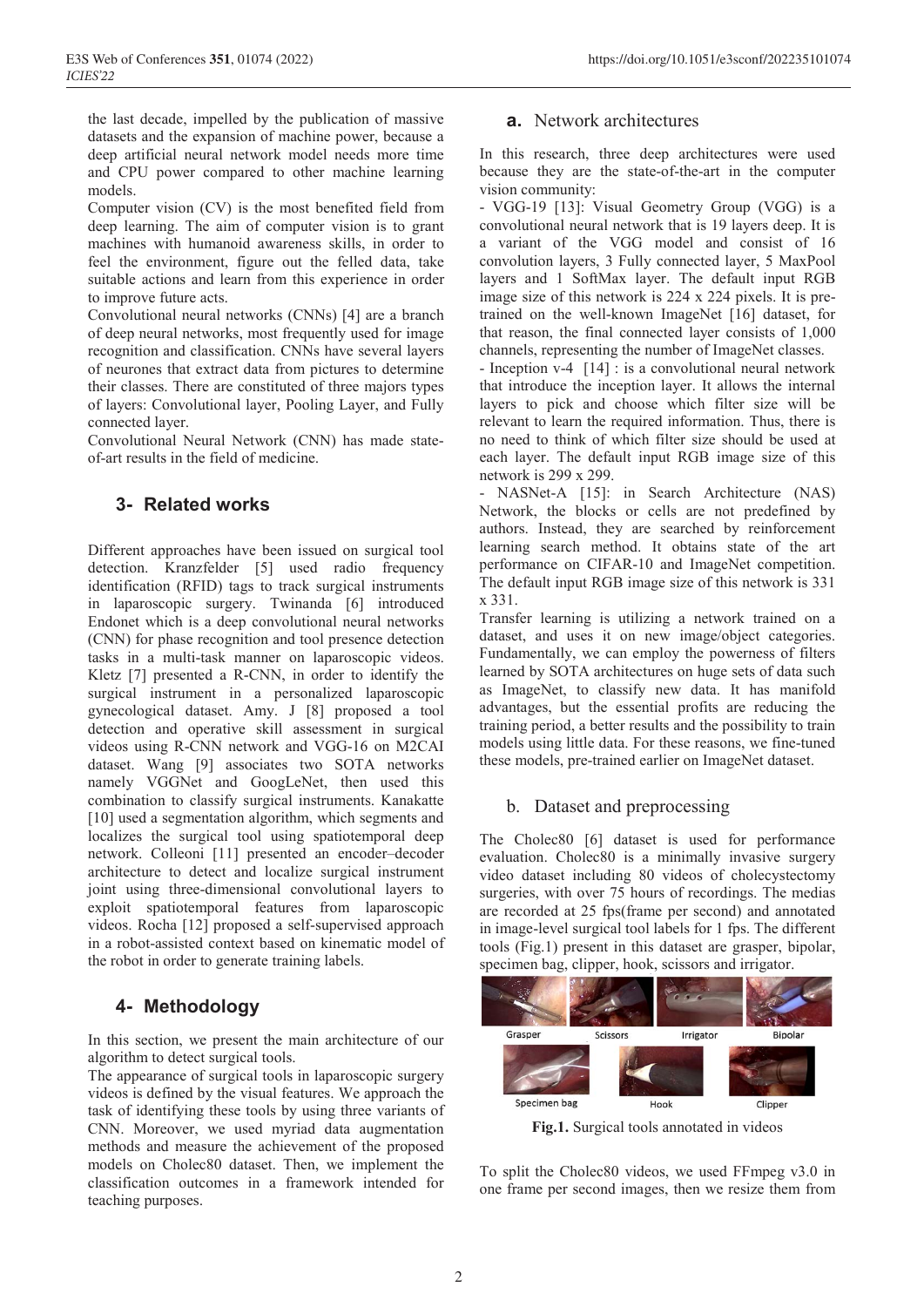1920 x 1080 pixels to 224 x 224 pixels, 299 x 299 and 331 x 331, in order to fit our models.

The distribution of image per surgical tools is shown in fig.2. As we can see, some tools are used more frequently than the others, leading to an unbalanced data issue.

Imbalanced data refers to classification problem where data inputs are not displayed equally. Considering the majority of machine learning algorithms get a better accuracy in balanced data, using the unbalanced dataset Cholec80 could lead to an unsatisfactory predictive performance, especially for the minority class.

To overcome this problem, we over-sample images from the under-represented classes, by adding more copies of these instances. Image transformation techniques like rotation, mirroring and padding are used.



**Fig. 2**. Distribution of surgical tools

#### **5- Results and discussion**

#### a. Implementation parameters

EfficientNet model was applied using TensorFlow, with weights pre-trained on ImageNet. Our experiments are performed using an online implementation of this architecture. The original size of the last layer was 1,000 categories, corresponding to the number of ImageNet classes. It was reduced to seven neurons, which represent the number of surgical tools in Cholec80 dataset. As we mention earlier, Cholec80 dataset contains 80 videos of gallbladder removal surgery. We divide the dataset into 60 videos (75%) and 20 videos (25%) (for training and testing respectively).

The performance of the proposed approach on the classification task is calculated based on the average precision (\$AP\$), which is a measure that combines recall and precision for a particular surgical tool. The AP is calculated as:

$$
AP = \frac{1}{k} \sum_{Recall_i} Precision(Recall_i)
$$
 (1)

$$
recision = \frac{TP}{TP + FP}
$$
\n<sup>(2)</sup>

 $\overline{P}$ 

$$
Recall = \frac{TP}{TP + FN} \tag{3}
$$

The achievement of all the proposed architectures is measured by the mean Average Precision (mAP). It is represented as:

$$
mAP = \frac{1}{7} \sum_{i=1}^{7} AP_i \tag{4}
$$

Where 7 is the total surgical instruments.

Since multiple instruments can be present simultaneously, the tool detection is Multilabel and Multiclass task, therefore, final activation function is a Sigmoid function, on the other hand, the binary Cross-Entropy function is utilized as Loss function.

The network is trained on Intel® Core™ i7-9700K Processor, 16GB, NVIDIA Geforce GTX 2080.

#### b. Results and discussion

Surgical tool appearance for image-level detection is investigating the presence or not of each surgical instruments.

The results are summarized in Table 1. It presents the AP per instrument, in addition to the mAP for each approach. A high average precision means that the models classify correctly the surgical tool.

As illustrated by Table 1, the NASNet-A architecture (96.45%) outperforms the Inception v-4 (93.01%) and VGG19 (95.85%) architecture in the classification task.

The Hook achieves the highest average precision among all the surgical tools, followed by the clipper in all the models. One possible explanation is that they have a high number of sampling (Fig.2). Another potential reason is their specific tip shape, making it easily detectable. Clipper, grasper, and specimen bag have also a encouraging results, whereas bipolar and irrigator are often misclassified.

Furthermore, in EndoNet [6] and Amy.J [8], the authors didn't use augmentation data to overcome the unbalanced data issue, that explains the low average precision of the Scissors (58.60% and 70.80% respectively) , which have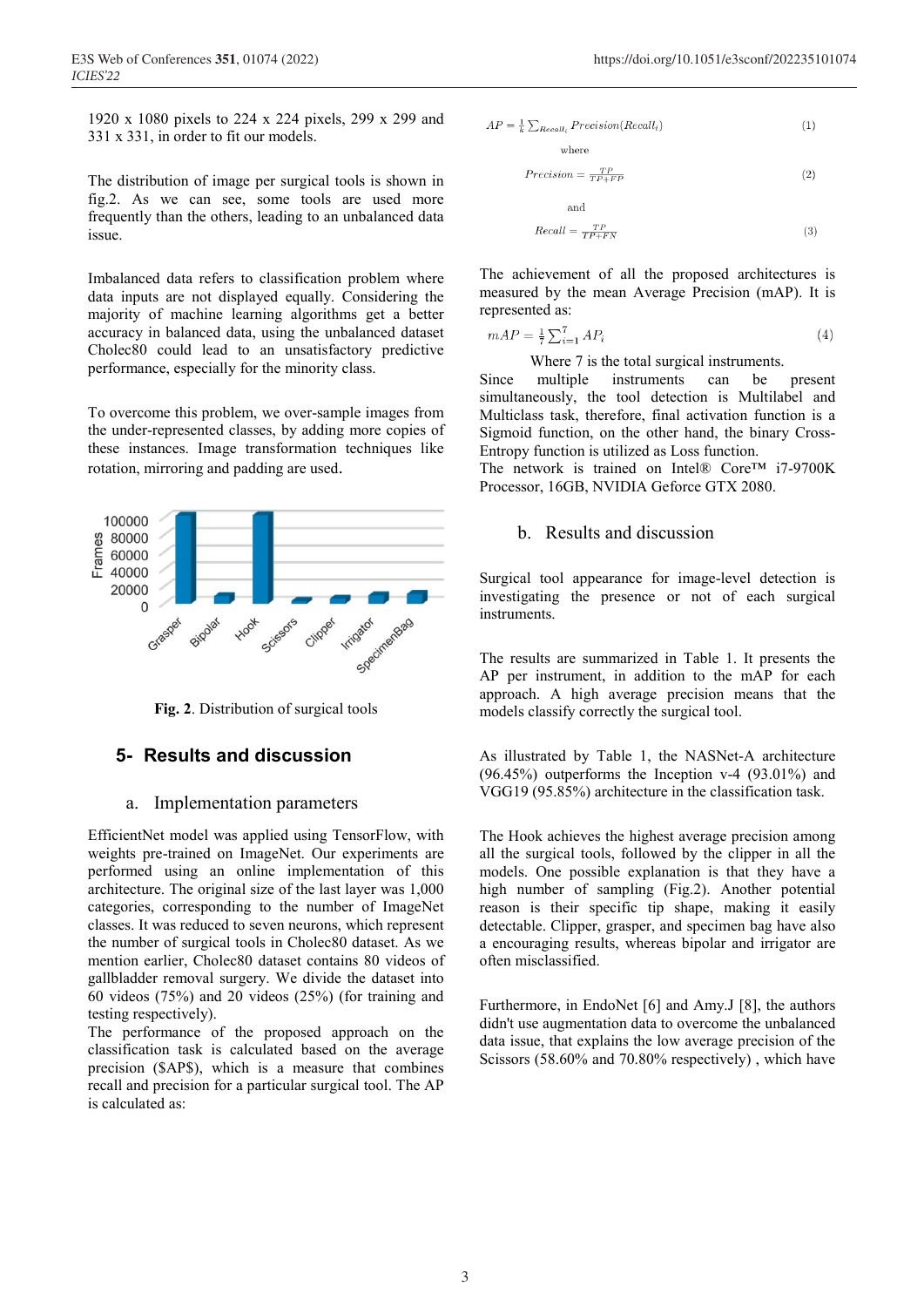| Tool            |      |      |       | EndoNet[6] Amy.J[8] VGG19 Inception v-4 NasNet-A |       |
|-----------------|------|------|-------|--------------------------------------------------|-------|
| Grasper         | 84.8 | 87.2 | 97.89 | 96.54                                            | 97.32 |
| Bipolar         | 86.9 | 75.1 | 96.72 | 94.33                                            | 97.11 |
| Hook            | 95.6 | 95.3 | 99.83 | 99.70                                            | 99.89 |
| <b>Scissors</b> | 58.6 | 70.8 | 87.59 | 80.84                                            | 90.06 |
| Clipper         | 80.1 | 88.4 | 97.65 | 93.67                                            | 98.54 |
| Irrigator       | 74.4 | 73.5 | 96.10 | 92.08                                            | 95.91 |
| SpecimenBag     | 86.8 | 82.1 | 95.21 | 93.94                                            | 96.35 |
| Average $(mAP)$ | 81.0 | 81.8 | 95.85 | 93.01                                            | 96.45 |

the minor representation in the dataset. In our case, NASNet-A, Inception v-4 and VGG19 made an average precision of 87.59%, 80.84% and 90.06% respectively.

We can also notice remarkable differences between the mean average precision of the proposed and the old approaches, with an improvement of more than 15%.

### **6- Conclusion and future works**

Automatic surgical tools classification from the laparoscopic surgery video can help the surgeons community to easily learn difficult procedures and also as a surgical quality assessment tool. An example of the utility of this task is shown in fig.3. It represents a framework based on the result of this study, allowing surgeons to navigate easily in the minimally invasive surgery video, by searching specific tools.

In this work, we presented a deep learning classifier, based on three different Convolution Neural Network to detect and classify surgical tools appearing in the Cholec80 dataset, which is minimally invasive surgery video collection, including 80 videos of cholecystectomy surgeries. The proposed models perform better than the other studies, with a mean average precision of 96.45%, 93.01% and 95.85% for the NASNet-A, Inception v-4 and VGG19 architectures.

The unbalanced data problem of Cholec80 dataset is resolved by some data augmentation techniques. The average precision of the minority class (Scissors) increased significantly, from 58.60% and 70.80% in the compared approaches, to 87.59%, 80.84% and 90.06% in the proposed models.

However, the weakness of the proposed approaches is that the temporal information of the videos are ignored, since we split the video to images.

In future works, we plan to use other neural network architectures, with image enhancement techniques, to raise the average precision of the model. On the other hand, we project to use the temporal information.



Search for: Grasper, Bipolar, Hook, Scissors, Clipper, Irrigator and SpecimenBag.

**Fig. 3**. Prototype of the proposed web-based system for surgical tools navigation in MIS videos

#### **References**

1. Chen, Q., Merath, K., Bagante, F., Akgul, O., Dillhoff, M., Cloyd, J., &Pawlik, T. M. (2018). A Comparison of Open and Minimally Invasive Surgery for Hepatic and Pancreatic Resections Among the Medicare Population. Journal of Gastrointestinal Surgery. doi:10.1007/s11605-018-3883-x

2. Ee, W. W. G., Lau, W. L. J., Yeo, W., Von Bing, Y.,& Yue, W. M. (2013). Does Minimally InvasiveSurgery Have a Lower Risk of Surgical Site Infections Compared With Open Spinal Surgery?

3. Mota, P., Carvalho, N., Carvalho-Dias, E., Jo˜ao Costa, M., Correia-Pinto, J., & Lima, E. (2018). Video-Based Surgical Learning: Improving Trainee Education and Preparation for Surgery. Journal of Surgica Education, 75(3), 828–835. doi:10.1016/j.jsurg.2017.09.027

4. LeCun, Y., Bengio, Y. & Hinton, G. Deep learning. Nature 521, 436–444 (2015)

5. Kranzfelder. M, Schneider. A, Fiolka. A, Schwan. E, Gillen. S, Wilhelm. D and Feussner. H, Real-time instrument detection in minimally invasive surgery ising radiofrequency identification technology, in J.Surg. Res., vol. 185, 2013, pp.704-710.

6. Twinanda A.P, Shehata S., Mutter. D, Marescaux. J, De Mathelin. M and Padoy. N, Endonet: A deep architecture for recognition tasks on laparoscopic videos, IEEE Trans. Med. Imag, vol. 36, 2016, pp. 86-97.

7. Kletz, S., Schoeffmann, K., Benois-Pineau, J., &Husslein, H. (2019). Identifying Surgical Instruments in Laparoscopy Using Deep Learning Instance Segmentation. 2019 International Conference on Content-Based Multimedia Indexing (CBMI). doi:10.1109/cbmi.2019.8877379

8. Tool Detection and Operative Skill Assessment in Surgical Videos Using Region-Based Convolutional Neural Networks - Amy Jin, Serena Yeung, Jeffrey Jopling, Jonathan Krause, Dan Azagury, ArnoldMilstein, Li Fei-Fei. (2018) IEEE Winter Conference on Applications of Computer Vision (WACV)